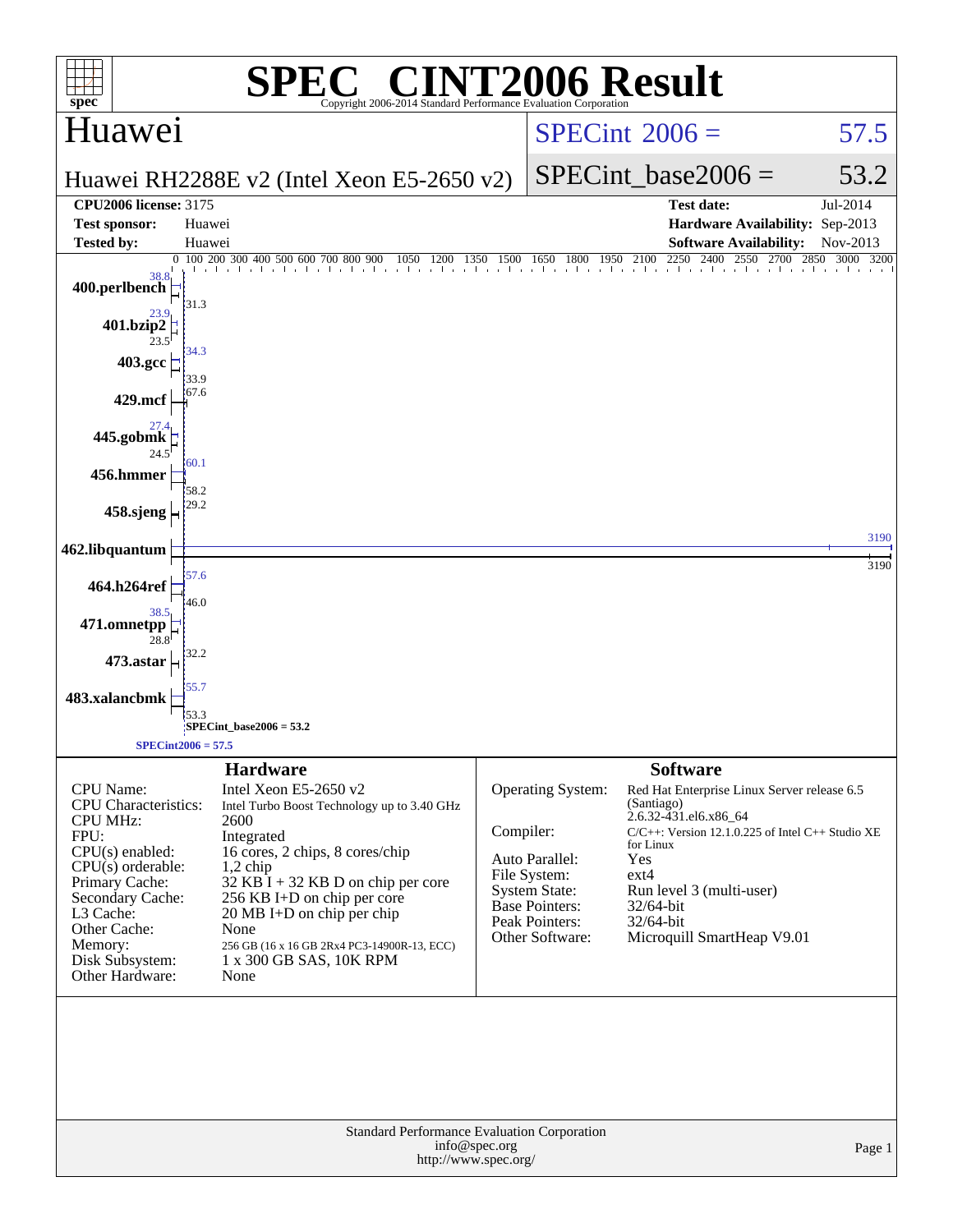

### Huawei

## $SPECint2006 = 57.5$  $SPECint2006 = 57.5$

Huawei RH2288E v2 (Intel Xeon E5-2650 v2)

SPECint base2006 =  $53.2$ 

**[CPU2006 license:](http://www.spec.org/auto/cpu2006/Docs/result-fields.html#CPU2006license)** 3175 **[Test date:](http://www.spec.org/auto/cpu2006/Docs/result-fields.html#Testdate)** Jul-2014

**[Test sponsor:](http://www.spec.org/auto/cpu2006/Docs/result-fields.html#Testsponsor)** Huawei **[Hardware Availability:](http://www.spec.org/auto/cpu2006/Docs/result-fields.html#HardwareAvailability)** Sep-2013 **[Tested by:](http://www.spec.org/auto/cpu2006/Docs/result-fields.html#Testedby)** Huawei **[Software Availability:](http://www.spec.org/auto/cpu2006/Docs/result-fields.html#SoftwareAvailability)** Nov-2013

### **[Results Table](http://www.spec.org/auto/cpu2006/Docs/result-fields.html#ResultsTable)**

| <b>Base</b>    |              |                |              |                | <b>Peak</b>  |                |              |                |              |                |              |
|----------------|--------------|----------------|--------------|----------------|--------------|----------------|--------------|----------------|--------------|----------------|--------------|
| <b>Seconds</b> | <b>Ratio</b> | <b>Seconds</b> | <b>Ratio</b> | <b>Seconds</b> | <b>Ratio</b> | <b>Seconds</b> | <b>Ratio</b> | <b>Seconds</b> | <b>Ratio</b> | <b>Seconds</b> | <b>Ratio</b> |
| 311            | 31.4         | <u>312</u>     | 31.3         | 312            | 31.3         | 251            | 38.9         | 253            | 38.7         | 252            | <u>38.8</u>  |
| 411            | 23.5         | 410            | 23.6         | 410            | 23.5         | 402            | 24.0         | 403            | 23.9         | 403            | 23.9         |
| 237            | 33.9         | 237            | 34.0         | 238            | 33.8         | 234            | 34.3         | 234            | 34.4         | 235            | 34.3         |
| <u>135</u>     | 67.6         | 135            | 67.7         | 135            | 67.3         | 135            | 67.6         | 135            | 67.7         | 135            | 67.3         |
| 427            | 24.5         | 429            | 24.5         | 429            | 24.5         | 383            | 27.4         | 382            | 27.4         | 383            | 27.4         |
| 160            | 58.2         | 160            | 58.2         | 160            | 58.2         | 156            | 59.9         | 155            | 60.2         | 155            | 60.1         |
| 414            | 29.2         | 414            | 29.2         | 414            | 29.2         | 414            | 29.2         | 414            | 29.2         | 414            | 29.2         |
| 6.69           | 3100         | 6.49           | 3190         | 6.50           | 3190         | 7.10           | 2920         | 6.49           | 3190         | 6.49           | 3190         |
| 480            | 46.1         | 481            | 46.0         | 481            | 46.0         | 384            | 57.6         | 383            | 57.7         | 385            | 57.5         |
| 217            | 28.8         | 232            | 27.0         | 217            | 28.8         | 162            |              | 162            | 38.5         | 163            | 38.3         |
| 219            | 32.0         | 218            | 32.2         | 218            | 32.2         | 219            | 32.0         | 218            | <u>32.2</u>  | 218            | 32.2         |
| 129            | 53.4         | 130            | 53.1         | 129            | 53.3         | 124            | 55.7         | 123            | 55.9         | 124            | 55.7         |
|                |              |                |              |                |              |                |              |                | 38.6         |                |              |

Results appear in the [order in which they were run.](http://www.spec.org/auto/cpu2006/Docs/result-fields.html#RunOrder) Bold underlined text [indicates a median measurement.](http://www.spec.org/auto/cpu2006/Docs/result-fields.html#Median)

### **[Operating System Notes](http://www.spec.org/auto/cpu2006/Docs/result-fields.html#OperatingSystemNotes)**

Stack size set to unlimited using "ulimit -s unlimited"

### **[Platform Notes](http://www.spec.org/auto/cpu2006/Docs/result-fields.html#PlatformNotes)**

Standard Performance Evaluation Corporation Sysinfo program /spec/config/sysinfo.rev6800 \$Rev: 6800 \$ \$Date:: 2011-10-11 #\$ 6f2ebdff5032aaa42e583f96b07f99d3 running on localhost.localdomain Sat Jul 12 16:48:48 2014 This section contains SUT (System Under Test) info as seen by some common utilities. To remove or add to this section, see: <http://www.spec.org/cpu2006/Docs/config.html#sysinfo> From /proc/cpuinfo model name : Intel(R) Xeon(R) CPU E5-2650 v2 @ 2.60GHz 2 "physical id"s (chips) 16 "processors" cores, siblings (Caution: counting these is hw and system dependent. The following excerpts from /proc/cpuinfo might not be reliable. Use with caution.) cpu cores : 8 siblings : 8 physical 0: cores 0 1 2 3 4 5 6 7 physical 1: cores 0 1 2 3 4 5 6 7 cache size : 20480 KB From /proc/meminfo<br>MemTotal: 264480104 kB Continued on next page

> [info@spec.org](mailto:info@spec.org) <http://www.spec.org/>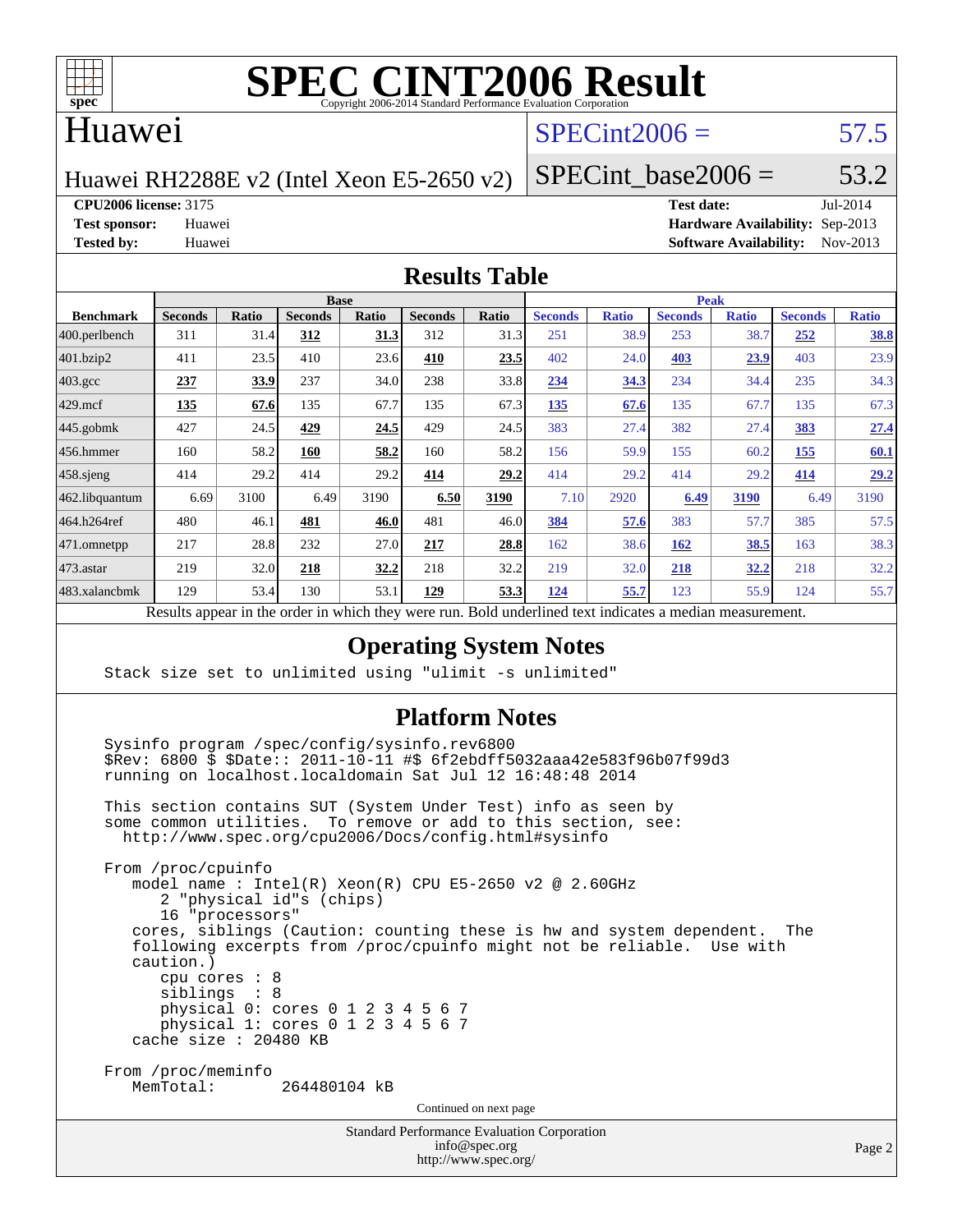### Huawei

 $SPECint2006 = 57.5$  $SPECint2006 = 57.5$ 

Huawei RH2288E v2 (Intel Xeon E5-2650 v2)

**[Tested by:](http://www.spec.org/auto/cpu2006/Docs/result-fields.html#Testedby)** Huawei **[Software Availability:](http://www.spec.org/auto/cpu2006/Docs/result-fields.html#SoftwareAvailability)** Nov-2013

**[CPU2006 license:](http://www.spec.org/auto/cpu2006/Docs/result-fields.html#CPU2006license)** 3175 **[Test date:](http://www.spec.org/auto/cpu2006/Docs/result-fields.html#Testdate)** Jul-2014 **[Test sponsor:](http://www.spec.org/auto/cpu2006/Docs/result-fields.html#Testsponsor)** Huawei **[Hardware Availability:](http://www.spec.org/auto/cpu2006/Docs/result-fields.html#HardwareAvailability)** Sep-2013

SPECint base2006 =  $53.2$ 

### **[Platform Notes \(Continued\)](http://www.spec.org/auto/cpu2006/Docs/result-fields.html#PlatformNotes)**

HugePages\_Total: 0<br>Hugepagesize: 2048 kB Hugepagesize:

 /usr/bin/lsb\_release -d Red Hat Enterprise Linux Server release 6.5 (Santiago)

 From /etc/\*release\* /etc/\*version\* redhat-release: Red Hat Enterprise Linux Server release 6.5 (Santiago) system-release: Red Hat Enterprise Linux Server release 6.5 (Santiago) system-release-cpe: cpe:/o:redhat:enterprise\_linux:6server:ga:server

uname -a:

 Linux localhost.localdomain 2.6.32-431.el6.x86\_64 #1 SMP Sun Nov 10 22:19:54 EST 2013 x86\_64 x86\_64 x86\_64 GNU/Linux

run-level 3 Jul 12 16:44

 SPEC is set to: /spec Filesystem Type Size Used Avail Use% Mounted on<br>
/dev/sda2 ext4 265G 75G 177G 30% / 75G 177G 30% /

 Additional information from dmidecode: Memory: 14x Micron 36JSF2G72PZ-1G9E1 16 GB 1866 MHz 2 rank 2x Samsung M393B2G70QH0-CMA 16 GB 1866 MHz 2 rank

(End of data from sysinfo program)

### **[General Notes](http://www.spec.org/auto/cpu2006/Docs/result-fields.html#GeneralNotes)**

Environment variables set by runspec before the start of the run: KMP\_AFFINITY = "granularity=fine,compact,0,1" LD\_LIBRARY\_PATH = "/spec/libs/32:/spec/libs/64" OMP\_NUM\_THREADS = "16"

 Binaries compiled on a system with 2 x Xeon X5645 CPU + 16GB memory using RHEL 6.1 Transparent Huge Pages enabled with: echo always > /sys/kernel/mm/redhat\_transparent\_hugepage/enabled

## **[Base Compiler Invocation](http://www.spec.org/auto/cpu2006/Docs/result-fields.html#BaseCompilerInvocation)**

[C benchmarks](http://www.spec.org/auto/cpu2006/Docs/result-fields.html#Cbenchmarks):<br> $\frac{icc}{c}$  $-m64$ 

[C++ benchmarks:](http://www.spec.org/auto/cpu2006/Docs/result-fields.html#CXXbenchmarks) [icpc -m64](http://www.spec.org/cpu2006/results/res2014q3/cpu2006-20140715-30485.flags.html#user_CXXbase_intel_icpc_64bit_fc66a5337ce925472a5c54ad6a0de310)

> Standard Performance Evaluation Corporation [info@spec.org](mailto:info@spec.org) <http://www.spec.org/>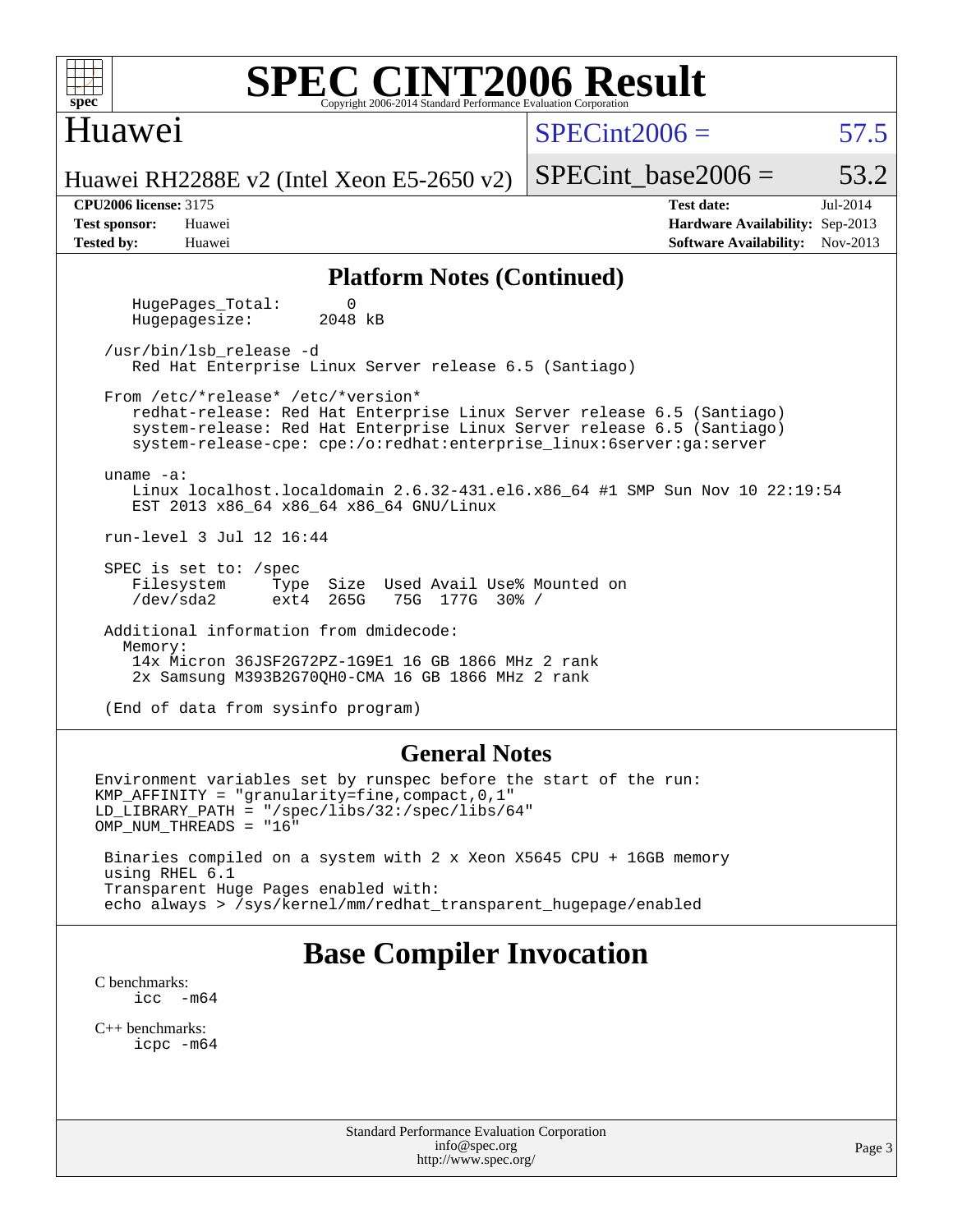

### Huawei

 $SPECint2006 = 57.5$  $SPECint2006 = 57.5$ 

Huawei RH2288E v2 (Intel Xeon E5-2650 v2)

SPECint base2006 =  $53.2$ 

**[CPU2006 license:](http://www.spec.org/auto/cpu2006/Docs/result-fields.html#CPU2006license)** 3175 **[Test date:](http://www.spec.org/auto/cpu2006/Docs/result-fields.html#Testdate)** Jul-2014 **[Test sponsor:](http://www.spec.org/auto/cpu2006/Docs/result-fields.html#Testsponsor)** Huawei **[Hardware Availability:](http://www.spec.org/auto/cpu2006/Docs/result-fields.html#HardwareAvailability)** Sep-2013 **[Tested by:](http://www.spec.org/auto/cpu2006/Docs/result-fields.html#Testedby)** Huawei **[Software Availability:](http://www.spec.org/auto/cpu2006/Docs/result-fields.html#SoftwareAvailability)** Nov-2013

### **[Base Portability Flags](http://www.spec.org/auto/cpu2006/Docs/result-fields.html#BasePortabilityFlags)**

 400.perlbench: [-DSPEC\\_CPU\\_LP64](http://www.spec.org/cpu2006/results/res2014q3/cpu2006-20140715-30485.flags.html#b400.perlbench_basePORTABILITY_DSPEC_CPU_LP64) [-DSPEC\\_CPU\\_LINUX\\_X64](http://www.spec.org/cpu2006/results/res2014q3/cpu2006-20140715-30485.flags.html#b400.perlbench_baseCPORTABILITY_DSPEC_CPU_LINUX_X64) 401.bzip2: [-DSPEC\\_CPU\\_LP64](http://www.spec.org/cpu2006/results/res2014q3/cpu2006-20140715-30485.flags.html#suite_basePORTABILITY401_bzip2_DSPEC_CPU_LP64) 403.gcc: [-DSPEC\\_CPU\\_LP64](http://www.spec.org/cpu2006/results/res2014q3/cpu2006-20140715-30485.flags.html#suite_basePORTABILITY403_gcc_DSPEC_CPU_LP64) 429.mcf: [-DSPEC\\_CPU\\_LP64](http://www.spec.org/cpu2006/results/res2014q3/cpu2006-20140715-30485.flags.html#suite_basePORTABILITY429_mcf_DSPEC_CPU_LP64) 445.gobmk: [-DSPEC\\_CPU\\_LP64](http://www.spec.org/cpu2006/results/res2014q3/cpu2006-20140715-30485.flags.html#suite_basePORTABILITY445_gobmk_DSPEC_CPU_LP64) 456.hmmer: [-DSPEC\\_CPU\\_LP64](http://www.spec.org/cpu2006/results/res2014q3/cpu2006-20140715-30485.flags.html#suite_basePORTABILITY456_hmmer_DSPEC_CPU_LP64) 458.sjeng: [-DSPEC\\_CPU\\_LP64](http://www.spec.org/cpu2006/results/res2014q3/cpu2006-20140715-30485.flags.html#suite_basePORTABILITY458_sjeng_DSPEC_CPU_LP64) 462.libquantum: [-DSPEC\\_CPU\\_LP64](http://www.spec.org/cpu2006/results/res2014q3/cpu2006-20140715-30485.flags.html#suite_basePORTABILITY462_libquantum_DSPEC_CPU_LP64) [-DSPEC\\_CPU\\_LINUX](http://www.spec.org/cpu2006/results/res2014q3/cpu2006-20140715-30485.flags.html#b462.libquantum_baseCPORTABILITY_DSPEC_CPU_LINUX) 464.h264ref: [-DSPEC\\_CPU\\_LP64](http://www.spec.org/cpu2006/results/res2014q3/cpu2006-20140715-30485.flags.html#suite_basePORTABILITY464_h264ref_DSPEC_CPU_LP64) 471.omnetpp: [-DSPEC\\_CPU\\_LP64](http://www.spec.org/cpu2006/results/res2014q3/cpu2006-20140715-30485.flags.html#suite_basePORTABILITY471_omnetpp_DSPEC_CPU_LP64) 473.astar: [-DSPEC\\_CPU\\_LP64](http://www.spec.org/cpu2006/results/res2014q3/cpu2006-20140715-30485.flags.html#suite_basePORTABILITY473_astar_DSPEC_CPU_LP64) 483.xalancbmk: [-DSPEC\\_CPU\\_LP64](http://www.spec.org/cpu2006/results/res2014q3/cpu2006-20140715-30485.flags.html#suite_basePORTABILITY483_xalancbmk_DSPEC_CPU_LP64) [-DSPEC\\_CPU\\_LINUX](http://www.spec.org/cpu2006/results/res2014q3/cpu2006-20140715-30485.flags.html#b483.xalancbmk_baseCXXPORTABILITY_DSPEC_CPU_LINUX)

### **[Base Optimization Flags](http://www.spec.org/auto/cpu2006/Docs/result-fields.html#BaseOptimizationFlags)**

[C benchmarks](http://www.spec.org/auto/cpu2006/Docs/result-fields.html#Cbenchmarks):

[-xSSE4.2](http://www.spec.org/cpu2006/results/res2014q3/cpu2006-20140715-30485.flags.html#user_CCbase_f-xSSE42_f91528193cf0b216347adb8b939d4107) [-ipo](http://www.spec.org/cpu2006/results/res2014q3/cpu2006-20140715-30485.flags.html#user_CCbase_f-ipo) [-O3](http://www.spec.org/cpu2006/results/res2014q3/cpu2006-20140715-30485.flags.html#user_CCbase_f-O3) [-no-prec-div](http://www.spec.org/cpu2006/results/res2014q3/cpu2006-20140715-30485.flags.html#user_CCbase_f-no-prec-div) [-parallel](http://www.spec.org/cpu2006/results/res2014q3/cpu2006-20140715-30485.flags.html#user_CCbase_f-parallel) [-opt-prefetch](http://www.spec.org/cpu2006/results/res2014q3/cpu2006-20140715-30485.flags.html#user_CCbase_f-opt-prefetch) [-auto-p32](http://www.spec.org/cpu2006/results/res2014q3/cpu2006-20140715-30485.flags.html#user_CCbase_f-auto-p32)

[C++ benchmarks:](http://www.spec.org/auto/cpu2006/Docs/result-fields.html#CXXbenchmarks)

[-xSSE4.2](http://www.spec.org/cpu2006/results/res2014q3/cpu2006-20140715-30485.flags.html#user_CXXbase_f-xSSE42_f91528193cf0b216347adb8b939d4107) [-ipo](http://www.spec.org/cpu2006/results/res2014q3/cpu2006-20140715-30485.flags.html#user_CXXbase_f-ipo) [-O3](http://www.spec.org/cpu2006/results/res2014q3/cpu2006-20140715-30485.flags.html#user_CXXbase_f-O3) [-no-prec-div](http://www.spec.org/cpu2006/results/res2014q3/cpu2006-20140715-30485.flags.html#user_CXXbase_f-no-prec-div) [-opt-prefetch](http://www.spec.org/cpu2006/results/res2014q3/cpu2006-20140715-30485.flags.html#user_CXXbase_f-opt-prefetch) [-auto-p32](http://www.spec.org/cpu2006/results/res2014q3/cpu2006-20140715-30485.flags.html#user_CXXbase_f-auto-p32) [-Wl,-z,muldefs](http://www.spec.org/cpu2006/results/res2014q3/cpu2006-20140715-30485.flags.html#user_CXXbase_link_force_multiple1_74079c344b956b9658436fd1b6dd3a8a) [-L/smartheap -lsmartheap64](http://www.spec.org/cpu2006/results/res2014q3/cpu2006-20140715-30485.flags.html#user_CXXbase_SmartHeap64_5e654037dadeae1fe403ab4b4466e60b)

### **[Base Other Flags](http://www.spec.org/auto/cpu2006/Docs/result-fields.html#BaseOtherFlags)**

[C benchmarks](http://www.spec.org/auto/cpu2006/Docs/result-fields.html#Cbenchmarks):

403.gcc: [-Dalloca=\\_alloca](http://www.spec.org/cpu2006/results/res2014q3/cpu2006-20140715-30485.flags.html#b403.gcc_baseEXTRA_CFLAGS_Dalloca_be3056838c12de2578596ca5467af7f3)

# **[Peak Compiler Invocation](http://www.spec.org/auto/cpu2006/Docs/result-fields.html#PeakCompilerInvocation)**

[C benchmarks \(except as noted below\)](http://www.spec.org/auto/cpu2006/Docs/result-fields.html#Cbenchmarksexceptasnotedbelow):

icc  $-m64$ 

400.perlbench: [icc -m32](http://www.spec.org/cpu2006/results/res2014q3/cpu2006-20140715-30485.flags.html#user_peakCCLD400_perlbench_intel_icc_a6a621f8d50482236b970c6ac5f55f93)

445.gobmk: [icc -m32](http://www.spec.org/cpu2006/results/res2014q3/cpu2006-20140715-30485.flags.html#user_peakCCLD445_gobmk_intel_icc_a6a621f8d50482236b970c6ac5f55f93)

464.h264ref: [icc -m32](http://www.spec.org/cpu2006/results/res2014q3/cpu2006-20140715-30485.flags.html#user_peakCCLD464_h264ref_intel_icc_a6a621f8d50482236b970c6ac5f55f93)

[C++ benchmarks \(except as noted below\):](http://www.spec.org/auto/cpu2006/Docs/result-fields.html#CXXbenchmarksexceptasnotedbelow) [icpc -m32](http://www.spec.org/cpu2006/results/res2014q3/cpu2006-20140715-30485.flags.html#user_CXXpeak_intel_icpc_4e5a5ef1a53fd332b3c49e69c3330699)

473.astar: [icpc -m64](http://www.spec.org/cpu2006/results/res2014q3/cpu2006-20140715-30485.flags.html#user_peakCXXLD473_astar_intel_icpc_64bit_fc66a5337ce925472a5c54ad6a0de310)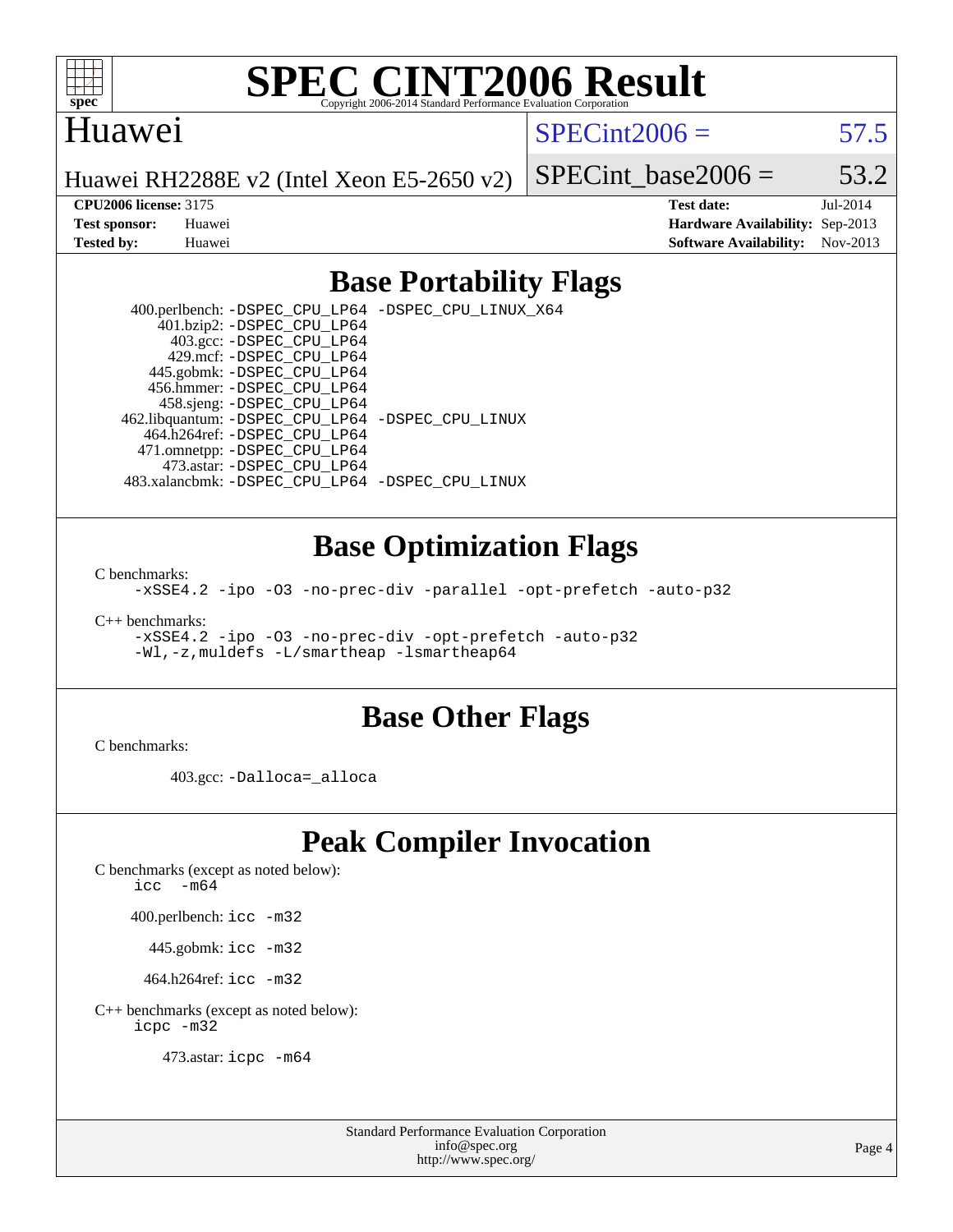

### **[SPEC CINT2006 Result](http://www.spec.org/auto/cpu2006/Docs/result-fields.html#SPECCINT2006Result)** Copyright 2006-2014 Standard Performance Evaluation C

## Huawei

 $SPECint2006 = 57.5$  $SPECint2006 = 57.5$ 

Huawei RH2288E v2 (Intel Xeon E5-2650 v2)

SPECint base2006 =  $53.2$ 

**[CPU2006 license:](http://www.spec.org/auto/cpu2006/Docs/result-fields.html#CPU2006license)** 3175 **[Test date:](http://www.spec.org/auto/cpu2006/Docs/result-fields.html#Testdate)** Jul-2014 **[Test sponsor:](http://www.spec.org/auto/cpu2006/Docs/result-fields.html#Testsponsor)** Huawei **[Hardware Availability:](http://www.spec.org/auto/cpu2006/Docs/result-fields.html#HardwareAvailability)** Sep-2013 **[Tested by:](http://www.spec.org/auto/cpu2006/Docs/result-fields.html#Testedby)** Huawei **[Software Availability:](http://www.spec.org/auto/cpu2006/Docs/result-fields.html#SoftwareAvailability)** Nov-2013

## **[Peak Portability Flags](http://www.spec.org/auto/cpu2006/Docs/result-fields.html#PeakPortabilityFlags)**

 400.perlbench: [-DSPEC\\_CPU\\_LINUX\\_IA32](http://www.spec.org/cpu2006/results/res2014q3/cpu2006-20140715-30485.flags.html#b400.perlbench_peakCPORTABILITY_DSPEC_CPU_LINUX_IA32) 401.bzip2: [-DSPEC\\_CPU\\_LP64](http://www.spec.org/cpu2006/results/res2014q3/cpu2006-20140715-30485.flags.html#suite_peakPORTABILITY401_bzip2_DSPEC_CPU_LP64) 403.gcc: [-DSPEC\\_CPU\\_LP64](http://www.spec.org/cpu2006/results/res2014q3/cpu2006-20140715-30485.flags.html#suite_peakPORTABILITY403_gcc_DSPEC_CPU_LP64) 429.mcf: [-DSPEC\\_CPU\\_LP64](http://www.spec.org/cpu2006/results/res2014q3/cpu2006-20140715-30485.flags.html#suite_peakPORTABILITY429_mcf_DSPEC_CPU_LP64) 456.hmmer: [-DSPEC\\_CPU\\_LP64](http://www.spec.org/cpu2006/results/res2014q3/cpu2006-20140715-30485.flags.html#suite_peakPORTABILITY456_hmmer_DSPEC_CPU_LP64) 458.sjeng: [-DSPEC\\_CPU\\_LP64](http://www.spec.org/cpu2006/results/res2014q3/cpu2006-20140715-30485.flags.html#suite_peakPORTABILITY458_sjeng_DSPEC_CPU_LP64) 462.libquantum: [-DSPEC\\_CPU\\_LP64](http://www.spec.org/cpu2006/results/res2014q3/cpu2006-20140715-30485.flags.html#suite_peakPORTABILITY462_libquantum_DSPEC_CPU_LP64) [-DSPEC\\_CPU\\_LINUX](http://www.spec.org/cpu2006/results/res2014q3/cpu2006-20140715-30485.flags.html#b462.libquantum_peakCPORTABILITY_DSPEC_CPU_LINUX) 473.astar: [-DSPEC\\_CPU\\_LP64](http://www.spec.org/cpu2006/results/res2014q3/cpu2006-20140715-30485.flags.html#suite_peakPORTABILITY473_astar_DSPEC_CPU_LP64) 483.xalancbmk: [-DSPEC\\_CPU\\_LINUX](http://www.spec.org/cpu2006/results/res2014q3/cpu2006-20140715-30485.flags.html#b483.xalancbmk_peakCXXPORTABILITY_DSPEC_CPU_LINUX)

## **[Peak Optimization Flags](http://www.spec.org/auto/cpu2006/Docs/result-fields.html#PeakOptimizationFlags)**

[C benchmarks](http://www.spec.org/auto/cpu2006/Docs/result-fields.html#Cbenchmarks):

 400.perlbench: [-xSSE4.2](http://www.spec.org/cpu2006/results/res2014q3/cpu2006-20140715-30485.flags.html#user_peakPASS2_CFLAGSPASS2_LDCFLAGS400_perlbench_f-xSSE42_f91528193cf0b216347adb8b939d4107)(pass 2) [-prof-gen](http://www.spec.org/cpu2006/results/res2014q3/cpu2006-20140715-30485.flags.html#user_peakPASS1_CFLAGSPASS1_LDCFLAGS400_perlbench_prof_gen_e43856698f6ca7b7e442dfd80e94a8fc)(pass 1) [-ipo](http://www.spec.org/cpu2006/results/res2014q3/cpu2006-20140715-30485.flags.html#user_peakPASS2_CFLAGSPASS2_LDCFLAGS400_perlbench_f-ipo)(pass 2) [-O3](http://www.spec.org/cpu2006/results/res2014q3/cpu2006-20140715-30485.flags.html#user_peakPASS2_CFLAGSPASS2_LDCFLAGS400_perlbench_f-O3)(pass 2) [-no-prec-div](http://www.spec.org/cpu2006/results/res2014q3/cpu2006-20140715-30485.flags.html#user_peakPASS2_CFLAGSPASS2_LDCFLAGS400_perlbench_f-no-prec-div)(pass 2) [-prof-use](http://www.spec.org/cpu2006/results/res2014q3/cpu2006-20140715-30485.flags.html#user_peakPASS2_CFLAGSPASS2_LDCFLAGS400_perlbench_prof_use_bccf7792157ff70d64e32fe3e1250b55)(pass 2) [-opt-prefetch](http://www.spec.org/cpu2006/results/res2014q3/cpu2006-20140715-30485.flags.html#user_peakCOPTIMIZE400_perlbench_f-opt-prefetch) [-ansi-alias](http://www.spec.org/cpu2006/results/res2014q3/cpu2006-20140715-30485.flags.html#user_peakCOPTIMIZE400_perlbench_f-ansi-alias) 401.bzip2: [-xSSE4.2](http://www.spec.org/cpu2006/results/res2014q3/cpu2006-20140715-30485.flags.html#user_peakPASS2_CFLAGSPASS2_LDCFLAGS401_bzip2_f-xSSE42_f91528193cf0b216347adb8b939d4107)(pass 2) [-prof-gen](http://www.spec.org/cpu2006/results/res2014q3/cpu2006-20140715-30485.flags.html#user_peakPASS1_CFLAGSPASS1_LDCFLAGS401_bzip2_prof_gen_e43856698f6ca7b7e442dfd80e94a8fc)(pass 1) [-ipo](http://www.spec.org/cpu2006/results/res2014q3/cpu2006-20140715-30485.flags.html#user_peakPASS2_CFLAGSPASS2_LDCFLAGS401_bzip2_f-ipo)(pass 2) [-O3](http://www.spec.org/cpu2006/results/res2014q3/cpu2006-20140715-30485.flags.html#user_peakPASS2_CFLAGSPASS2_LDCFLAGS401_bzip2_f-O3)(pass 2) [-no-prec-div](http://www.spec.org/cpu2006/results/res2014q3/cpu2006-20140715-30485.flags.html#user_peakCOPTIMIZEPASS2_CFLAGSPASS2_LDCFLAGS401_bzip2_f-no-prec-div) [-prof-use](http://www.spec.org/cpu2006/results/res2014q3/cpu2006-20140715-30485.flags.html#user_peakPASS2_CFLAGSPASS2_LDCFLAGS401_bzip2_prof_use_bccf7792157ff70d64e32fe3e1250b55)(pass 2) [-auto-ilp32](http://www.spec.org/cpu2006/results/res2014q3/cpu2006-20140715-30485.flags.html#user_peakCOPTIMIZE401_bzip2_f-auto-ilp32) [-opt-prefetch](http://www.spec.org/cpu2006/results/res2014q3/cpu2006-20140715-30485.flags.html#user_peakCOPTIMIZE401_bzip2_f-opt-prefetch) [-ansi-alias](http://www.spec.org/cpu2006/results/res2014q3/cpu2006-20140715-30485.flags.html#user_peakCOPTIMIZE401_bzip2_f-ansi-alias) 403.gcc: [-xAVX](http://www.spec.org/cpu2006/results/res2014q3/cpu2006-20140715-30485.flags.html#user_peakCOPTIMIZE403_gcc_f-xAVX) [-ipo](http://www.spec.org/cpu2006/results/res2014q3/cpu2006-20140715-30485.flags.html#user_peakCOPTIMIZE403_gcc_f-ipo) [-O3](http://www.spec.org/cpu2006/results/res2014q3/cpu2006-20140715-30485.flags.html#user_peakCOPTIMIZE403_gcc_f-O3) [-no-prec-div](http://www.spec.org/cpu2006/results/res2014q3/cpu2006-20140715-30485.flags.html#user_peakCOPTIMIZE403_gcc_f-no-prec-div) [-inline-calloc](http://www.spec.org/cpu2006/results/res2014q3/cpu2006-20140715-30485.flags.html#user_peakCOPTIMIZE403_gcc_f-inline-calloc) [-opt-malloc-options=3](http://www.spec.org/cpu2006/results/res2014q3/cpu2006-20140715-30485.flags.html#user_peakCOPTIMIZE403_gcc_f-opt-malloc-options_13ab9b803cf986b4ee62f0a5998c2238) [-auto-ilp32](http://www.spec.org/cpu2006/results/res2014q3/cpu2006-20140715-30485.flags.html#user_peakCOPTIMIZE403_gcc_f-auto-ilp32)  $429$ .mcf: basepeak = yes 445.gobmk: [-xSSE4.2](http://www.spec.org/cpu2006/results/res2014q3/cpu2006-20140715-30485.flags.html#user_peakPASS2_CFLAGSPASS2_LDCFLAGS445_gobmk_f-xSSE42_f91528193cf0b216347adb8b939d4107)(pass 2) [-prof-gen](http://www.spec.org/cpu2006/results/res2014q3/cpu2006-20140715-30485.flags.html#user_peakPASS1_CFLAGSPASS1_LDCFLAGS445_gobmk_prof_gen_e43856698f6ca7b7e442dfd80e94a8fc)(pass 1) [-prof-use](http://www.spec.org/cpu2006/results/res2014q3/cpu2006-20140715-30485.flags.html#user_peakPASS2_CFLAGSPASS2_LDCFLAGS445_gobmk_prof_use_bccf7792157ff70d64e32fe3e1250b55)(pass 2) [-ansi-alias](http://www.spec.org/cpu2006/results/res2014q3/cpu2006-20140715-30485.flags.html#user_peakCOPTIMIZE445_gobmk_f-ansi-alias) 456.hmmer: [-xSSE4.2](http://www.spec.org/cpu2006/results/res2014q3/cpu2006-20140715-30485.flags.html#user_peakCOPTIMIZE456_hmmer_f-xSSE42_f91528193cf0b216347adb8b939d4107) [-ipo](http://www.spec.org/cpu2006/results/res2014q3/cpu2006-20140715-30485.flags.html#user_peakCOPTIMIZE456_hmmer_f-ipo) [-O3](http://www.spec.org/cpu2006/results/res2014q3/cpu2006-20140715-30485.flags.html#user_peakCOPTIMIZE456_hmmer_f-O3) [-no-prec-div](http://www.spec.org/cpu2006/results/res2014q3/cpu2006-20140715-30485.flags.html#user_peakCOPTIMIZE456_hmmer_f-no-prec-div) [-unroll2](http://www.spec.org/cpu2006/results/res2014q3/cpu2006-20140715-30485.flags.html#user_peakCOPTIMIZE456_hmmer_f-unroll_784dae83bebfb236979b41d2422d7ec2) [-auto-ilp32](http://www.spec.org/cpu2006/results/res2014q3/cpu2006-20140715-30485.flags.html#user_peakCOPTIMIZE456_hmmer_f-auto-ilp32) [-ansi-alias](http://www.spec.org/cpu2006/results/res2014q3/cpu2006-20140715-30485.flags.html#user_peakCOPTIMIZE456_hmmer_f-ansi-alias) 458.sjeng: basepeak = yes 462.libquantum: [-xAVX](http://www.spec.org/cpu2006/results/res2014q3/cpu2006-20140715-30485.flags.html#user_peakCOPTIMIZE462_libquantum_f-xAVX) [-ipo](http://www.spec.org/cpu2006/results/res2014q3/cpu2006-20140715-30485.flags.html#user_peakCOPTIMIZE462_libquantum_f-ipo) [-O3](http://www.spec.org/cpu2006/results/res2014q3/cpu2006-20140715-30485.flags.html#user_peakCOPTIMIZE462_libquantum_f-O3) [-no-prec-div](http://www.spec.org/cpu2006/results/res2014q3/cpu2006-20140715-30485.flags.html#user_peakCOPTIMIZE462_libquantum_f-no-prec-div) [-parallel](http://www.spec.org/cpu2006/results/res2014q3/cpu2006-20140715-30485.flags.html#user_peakCOPTIMIZE462_libquantum_f-parallel) [-opt-prefetch](http://www.spec.org/cpu2006/results/res2014q3/cpu2006-20140715-30485.flags.html#user_peakCOPTIMIZE462_libquantum_f-opt-prefetch) [-auto-p32](http://www.spec.org/cpu2006/results/res2014q3/cpu2006-20140715-30485.flags.html#user_peakCOPTIMIZE462_libquantum_f-auto-p32) 464.h264ref: [-xSSE4.2](http://www.spec.org/cpu2006/results/res2014q3/cpu2006-20140715-30485.flags.html#user_peakPASS2_CFLAGSPASS2_LDCFLAGS464_h264ref_f-xSSE42_f91528193cf0b216347adb8b939d4107)(pass 2) [-prof-gen](http://www.spec.org/cpu2006/results/res2014q3/cpu2006-20140715-30485.flags.html#user_peakPASS1_CFLAGSPASS1_LDCFLAGS464_h264ref_prof_gen_e43856698f6ca7b7e442dfd80e94a8fc)(pass 1) [-ipo](http://www.spec.org/cpu2006/results/res2014q3/cpu2006-20140715-30485.flags.html#user_peakPASS2_CFLAGSPASS2_LDCFLAGS464_h264ref_f-ipo)(pass 2) [-O3](http://www.spec.org/cpu2006/results/res2014q3/cpu2006-20140715-30485.flags.html#user_peakPASS2_CFLAGSPASS2_LDCFLAGS464_h264ref_f-O3)(pass 2) [-no-prec-div](http://www.spec.org/cpu2006/results/res2014q3/cpu2006-20140715-30485.flags.html#user_peakPASS2_CFLAGSPASS2_LDCFLAGS464_h264ref_f-no-prec-div)(pass 2) [-prof-use](http://www.spec.org/cpu2006/results/res2014q3/cpu2006-20140715-30485.flags.html#user_peakPASS2_CFLAGSPASS2_LDCFLAGS464_h264ref_prof_use_bccf7792157ff70d64e32fe3e1250b55)(pass 2) [-unroll2](http://www.spec.org/cpu2006/results/res2014q3/cpu2006-20140715-30485.flags.html#user_peakCOPTIMIZE464_h264ref_f-unroll_784dae83bebfb236979b41d2422d7ec2) [-ansi-alias](http://www.spec.org/cpu2006/results/res2014q3/cpu2006-20140715-30485.flags.html#user_peakCOPTIMIZE464_h264ref_f-ansi-alias) [C++ benchmarks:](http://www.spec.org/auto/cpu2006/Docs/result-fields.html#CXXbenchmarks) 471.omnetpp: [-xSSE4.2](http://www.spec.org/cpu2006/results/res2014q3/cpu2006-20140715-30485.flags.html#user_peakPASS2_CXXFLAGSPASS2_LDCXXFLAGS471_omnetpp_f-xSSE42_f91528193cf0b216347adb8b939d4107)(pass 2) [-prof-gen](http://www.spec.org/cpu2006/results/res2014q3/cpu2006-20140715-30485.flags.html#user_peakPASS1_CXXFLAGSPASS1_LDCXXFLAGS471_omnetpp_prof_gen_e43856698f6ca7b7e442dfd80e94a8fc)(pass 1) [-ipo](http://www.spec.org/cpu2006/results/res2014q3/cpu2006-20140715-30485.flags.html#user_peakPASS2_CXXFLAGSPASS2_LDCXXFLAGS471_omnetpp_f-ipo)(pass 2) [-O3](http://www.spec.org/cpu2006/results/res2014q3/cpu2006-20140715-30485.flags.html#user_peakPASS2_CXXFLAGSPASS2_LDCXXFLAGS471_omnetpp_f-O3)(pass 2) [-no-prec-div](http://www.spec.org/cpu2006/results/res2014q3/cpu2006-20140715-30485.flags.html#user_peakPASS2_CXXFLAGSPASS2_LDCXXFLAGS471_omnetpp_f-no-prec-div)(pass 2) [-prof-use](http://www.spec.org/cpu2006/results/res2014q3/cpu2006-20140715-30485.flags.html#user_peakPASS2_CXXFLAGSPASS2_LDCXXFLAGS471_omnetpp_prof_use_bccf7792157ff70d64e32fe3e1250b55)(pass 2) [-opt-ra-region-strategy=block](http://www.spec.org/cpu2006/results/res2014q3/cpu2006-20140715-30485.flags.html#user_peakCXXOPTIMIZE471_omnetpp_f-opt-ra-region-strategy_5382940c29ea30302d682fc74bfe0147) [-ansi-alias](http://www.spec.org/cpu2006/results/res2014q3/cpu2006-20140715-30485.flags.html#user_peakCXXOPTIMIZE471_omnetpp_f-ansi-alias) [-Wl,-z,muldefs](http://www.spec.org/cpu2006/results/res2014q3/cpu2006-20140715-30485.flags.html#user_peakEXTRA_LDFLAGS471_omnetpp_link_force_multiple1_74079c344b956b9658436fd1b6dd3a8a) [-L/smartheap -lsmartheap](http://www.spec.org/cpu2006/results/res2014q3/cpu2006-20140715-30485.flags.html#user_peakEXTRA_LIBS471_omnetpp_SmartHeap_7c9e394a5779e1a7fec7c221e123830c) Continued on next page

> Standard Performance Evaluation Corporation [info@spec.org](mailto:info@spec.org) <http://www.spec.org/>